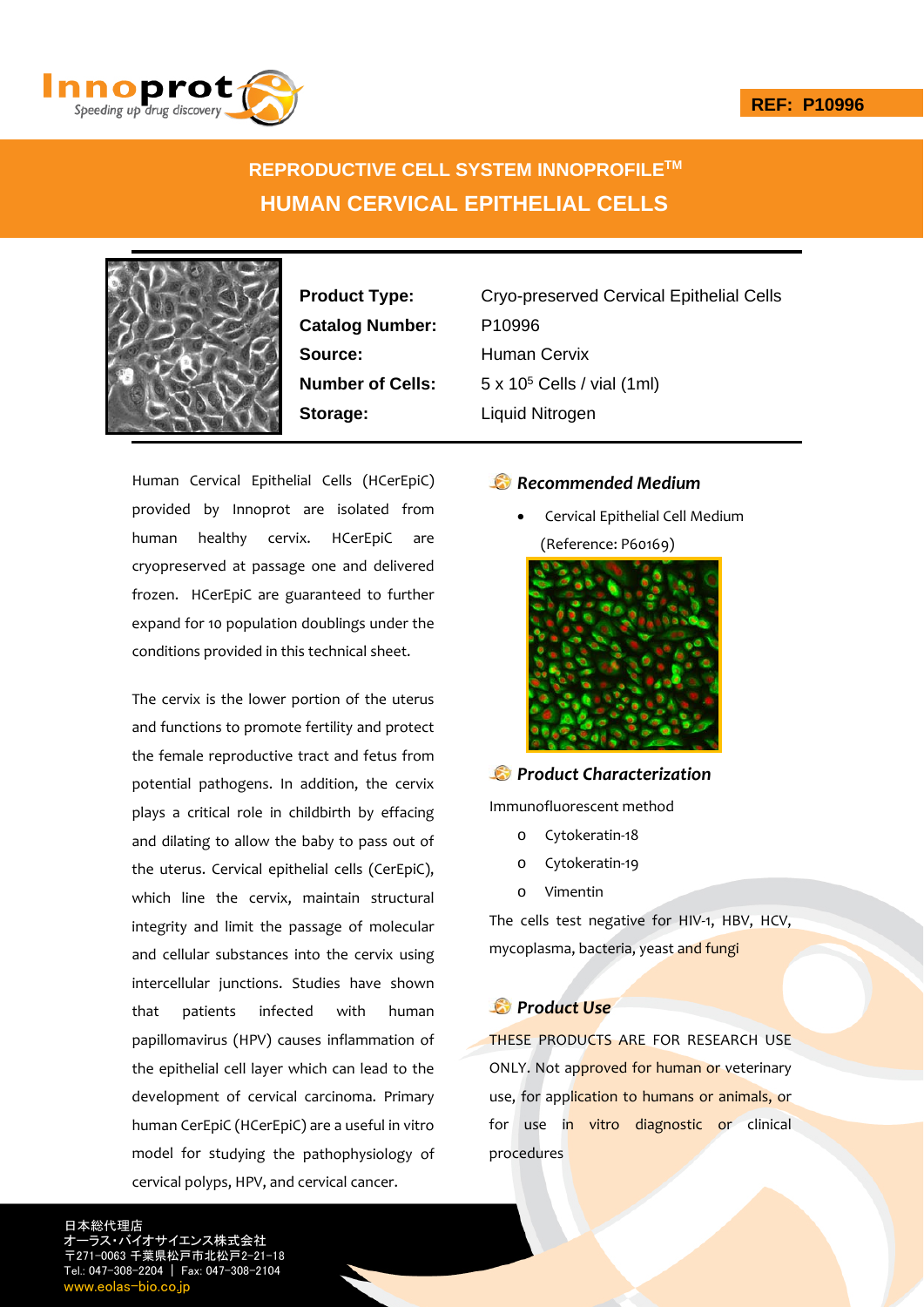

# **INSTRUCTIONS FOR CULTURING CELLS**

*IMPORTANT*: Cryopreserved cells are very delicate. Thaw the vial in a 37 ºC waterbath and return them to culture as quickly as possible with minimal handling!

### **Set up culture after receiving the order:**

- 1. Prepare a collagen type I‐coated flask following manufacturer instructions. Leave the flask in incubator overnight (minimum four hours at 37ºC incubator).
- 2. Prepare complete medium: decontaminate the external surfaces of medium and medium supplements with 70% ethanol and transfer them to sterile field. Aseptically open each supplement tube and add them to the basal medium with a pipette. Rinse each tube with medium to recover the entire volume.
- 3. Rinse the collagen‐coated flask with sterile water twice and add 20 ml of complete medium to the flask. Leave the flask in the hood and go to thaw the cells.
- 4. Place the vial in a 37ºC waterbath, hold and rotate the vial gently until the contents are completely thawed. Remove the vial from the waterbath immediately, wipe it dry, rinse the vial with 70% ethanol and transfer it to a sterile field. Remove the cap, being careful not to touch the interior threads with fingers. Using a 1 ml eppendorf pipette gently re‐suspend the contents of the vial.
- 5. Dispense the contents of the vial into the equilibrated, poly‐L‐lysine coated culture vessels. A seeding density of 6,000 cells/cm2 is recommended.

Note: Dilution and centrifugation of cells after thawing are not recommended since these actions are more harmful to the cells than the effect of DMSO residue in the culture.

It is also important that smooth muscle cells are plated in poly‐L‐ lysine coated flask that promotes cell attachment and growth.

- 6. Replace the cap or cover, and gently rock the vessel to distribute the cells evenly. Loosen cap if necessary to permit gas exchange.
- 7. Return the culture vessels to the incubator.
- 8. For best result, do not disturb the culture for at least 16 hours after the culture has been initiated. Change the growth medium the next day to remove the residual DMSO and unattached cells, then every other day thereafter.

### **Maintenance of Culture:**

- 1. Refresh supplemented culture medium the next morning after establishing a culture from cryopreserved cells.
- 2. Change the medium every three days thereafter, until the culture is approximately 70% confluent.
- 3. Once the culture reaches 70% confluency, change medium every other day until the culture is approximately 90% confluent. other day until the culture is approximately 90% confluent.

日本総代理店 オーラス・バイオサイエンス株式会社 〒271-0063 千葉県松戸市北松戸2-21-18 Tel.: 047-308-2204 | Fax: 047-308-2104 www.eolas-bio.co.